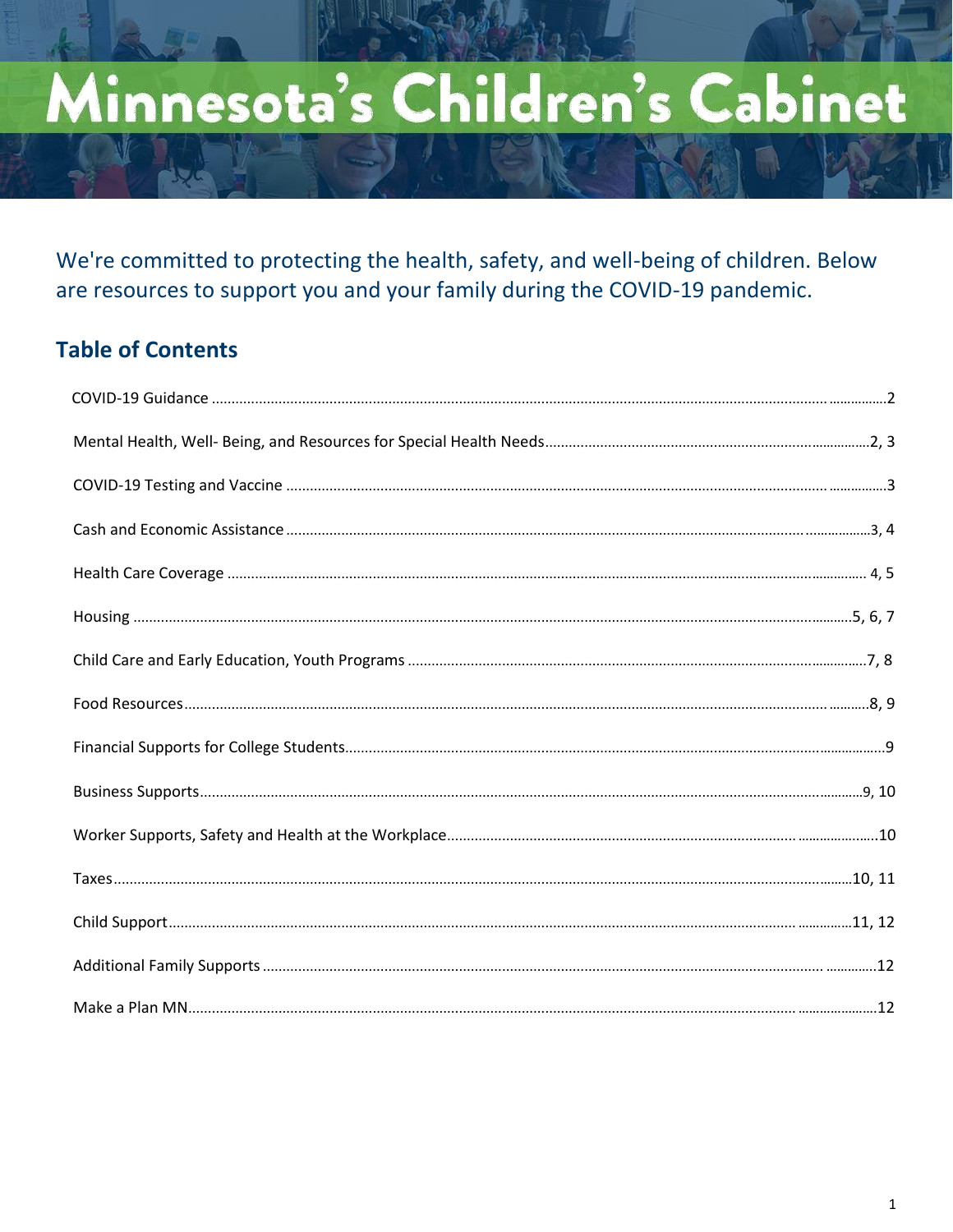## **COVID-19 Guidance**

For the latest information on COVID-19, please visit th[e Minnesota Department of Health](https://www.health.state.mn.us/diseases/coronavirus/index.html) website or call the MDH COVID-19 hotlines between 7:00 a.m. to 7:00 p.m. (interpreters available).

• **Health questions:** 651-201-3920 or 1-800-657-3903

Health information is available in [other languages,](https://www.health.state.mn.us/diseases/coronavirus/materials/index.html#languages) including [how to wash your hands.](https://www.health.state.mn.us/diseases/coronavirus/materials/videos.html#hand)

## **Mental Health, Well-Being, and Resources for Special Health Needs**

It's important that everyone has access to the mental health care and well-being resources they need to stay healthy. State agencies are working together to ensure that mental health services are available to Minnesotans, including children, youth, and families, and connecting with private organizations to support those in need, including using telemedicine to replace clinic visits and other well-being supports to help families cope.

Visit the COVID-19 [Mental Health Supports page](https://mn.gov/covid19/for-minnesotans/get-help/mental-health.jsp) to find information on hotlines, organizations, and other resources. Mental well-being supports available during the COVID-19 pandemic are available [on the Department of Health website.](https://www.health.state.mn.us/docs/communities/mentalhealth/mwbcovid19.pdf) Mental health hotlines provide free support to assist Minnesotans experiencing mental distress. Resources are below:

- **Crisis Text Line:** The 24/7 emergency service is available if you or someone you know is experiencing a psychiatric or mental health crisis.
	- **Text MN to 741741**
- **County Crisis Contacts**  access a directory of mental health crisis phone numbers by county here:
	- **[Adult Mental Health Crisis Response Numbers](https://mn.gov/dhs/people-we-serve/adults/health-care/mental-health/resources/crisis-contacts.jsp)**
	- **[Children Mental Health Crisis Response Numbers](https://mn.gov/dhs/people-we-serve/people-with-disabilities/health-care/childrens-mental-health/resources/crisis-contacts.jsp)**
- **Minnesota Warmline:** Are you an adult needing support? Talk to a specialist who has firsthand experience living with a mental health condition.
	- Call 651-288-0400 or text "Support" to 85511
- **National Suicide Prevention Lifeline:** The 24/7 lifeline provides support for those in distress, has prevention and crisis resources for you or your loved ones, and resources for professionals.
	- Call 1-800-273-TALK (8255)
- **Substance Abuse and Mental Health Services Administration Disaster Distress Helpline:** Offers crisis counseling and support if you or a family member is experiencing emotional distress related to a disaster.
	- Call: 1-800-985-5990
	- **Peer Support Connection Warmlines:** Peer-to-peer telephone support that's safe and supportive. Open 5 p.m. to 9 a.m. Call or text: **[1-844-739-6369](tel:1-844-739-6369)**

Please also consider contacting the [National Alliance on Mental Illness \(NAMI\) Minnesota](https://namimn.org/) (1-888-NAMI-Helps/1-888- 626-4435) or the [Minnesota Association for Children's Mental](https://macmh.org/) Health at (800-528-4511) to connect for help, to navigate the mental health system, for support and for resources.

In response to COVID-19, state agencies have developed and shared resources to support mental well-being as children and families adjust their daily lives to stop the spread of COVID-19. Some of the current resources include:

- [Supporting Mental Health Promotion during COVID-19](https://www.health.state.mn.us/communities/mentalhealth/index.html) (MDH)
- [Mental and Behavioral Health Resources During COVID-19 \(](https://www.health.state.mn.us/communities/ep/behavioral/covid19.html)MDH)
- [Supporting people who have disabilities during COVID-19](https://disabilityhubmn.org/top-topics/other/covid-19/resources/)

For parents or caregivers (especially those who have children with special health needs or different abilities) looking to talk to other parents for emotional support or one-on-one help in navigating resources, Minnesota has a number of organizations to help, including: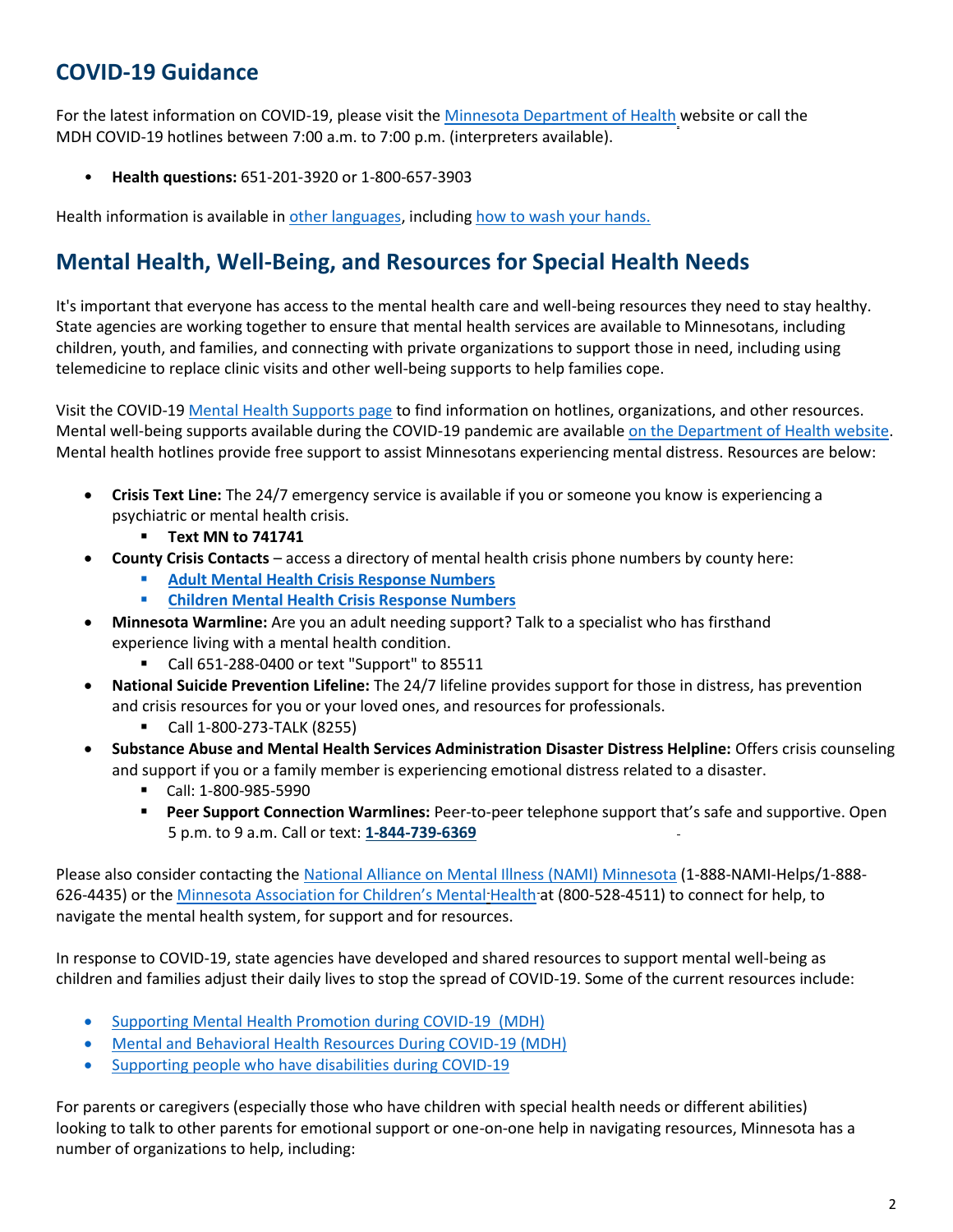- **COVID Cares Stress Phone Support Service** is a resource for any Minnesotan experiencing stress. Call 833- HERE4MN (833-437-3466) for free telephone support from 9:00 a.m. to 9:00 p.m. every day. The service is a collaboration with volunteers from the Minnesota Psychiatric Society, the Minnesota Psychological Association, the Minnesota Black Psychologists, and Mental Health Minnesota. The free service is also accessible at [FastTrackerMN.org,](https://fasttrackermn.org/) where searchers can also find psychiatric and mental health services availability and real-time Substance Use Disorder Treatment program openings.
- **[Disability Hub MN](https://disabilityhubmn.org/)** provides free statewide information, referral, and assistance service to help people with disabilities or chronic illnesses and their representatives connect to community services.
- **[Family Voices of Minnesota](http://www.familyvoicesofminnesota.org/)** is a parent-run organization providing information, resources, and peer-to-peer support for families who have children with special health needs or disabilities.
- **[PACER](https://gcc01.safelinks.protection.outlook.com/?url=https%3A%2F%2Fwww.pacer.org%2F&data=02%7C01%7Cnicole.brown%40state.mn.us%7Cc77af13865874d0895fd08d7e0b41847%7Ceb14b04624c445198f26b89c2159828c%7C0%7C0%7C637224936419448001&sdata=3lgj9vKkVeTqqZuobna6S0bAAV2TFx4%2FPf1m1z6B6BA%3D&reserved=0)** is a resource for families of children with disabilities, including parent advocates and staff available to assist families at 952-838-9000 o[r pacer@pacer.org.](mailto:pacer@pacer.org)
- **The Fraser Hope Line** connects individuals to a mental health professional who can assist with issues relating to autism, mental health, or special needs at 612-446-HOPE (4673) or email[: fraserhopeline@fraser.org.](mailto:fraserhopeline@fraser.org)

## **COVID-19 Testing**

Testing is free, safe, and simple. It helps protect Minnesota families from COVID-19 and slows the spread of the virus in our communities. Find community testing site [locations and more information.](https://mn.gov/covid19/get-tested/testing-locations/community-testing.jsp)

## **COVID-19 Vaccine**

**Parents and families looking for information on the vaccine for children can visit:** [mn.gov/vaxforkids/.](https://mn.gov/covid19/vaccine/vaxforkids/) If you or others are still in need of a vaccine:

- Ways to Find a Vaccine: [https://www.health.state.mn.us/diseases/coronavirus/vaccine/findvax.pdf.](https://www.health.state.mn.us/diseases/coronavirus/vaccine/findvax.pdf)
- If you prefer, the MDH COVID-19 Public Hotline can be reached at 833-431-2053. It is open from 9:00 a.m. to 7:00 p.m. Monday through Friday and from 10:00 a.m. to 6:00 p.m. on Saturdays.

If you are interested in learning more about the COVID-19 vaccine in MN, please visit[: https://mn.gov/vaccine/](https://mn.gov/covid19/vaccine/) for more information.

#### **Additional tools and resources:**

- **Vaccine Communication Toolkit for Community Organizations:** [The COVID-19 Vaccine Communication](https://www.health.state.mn.us/diseases/coronavirus/vaccine/communitytk.html#process1)  [Toolkit,](https://www.health.state.mn.us/diseases/coronavirus/vaccine/communitytk.html#process1) available in Amharic, Arabic, Chinese, French, Hmong, Karen, Lao, Oromo, Russian, Somali, Spanish, and Vietnamese, is designed to help community and faith-based organizations educate communities about COVID-19 vaccine and combat misinformation about the COVID-19 vaccine.
- Vaccine FAQ:<https://www.health.state.mn.us/diseases/coronavirus/vaccine/vaxtruths.pdf> You can find one-pagers translated into a variety of language[s here.](https://www.health.state.mn.us/diseases/coronavirus/materials/index.html)

## **Cash and Economic Assistance**

During this pandemic, some requirements for essential programs and services were waived or modified to allow Minnesotans to receive the support they need. However, the state's peacetime emergency has ended, resulting in nearly all of these waivers and modifications ending.

The federal Public Health Emergency (PHE) declaration is currently in place and some program modifications, such as continuous Medicaid coverage, are tied to that declaration.

The following resources are available if you, your family, or someone you know needs economic assistance: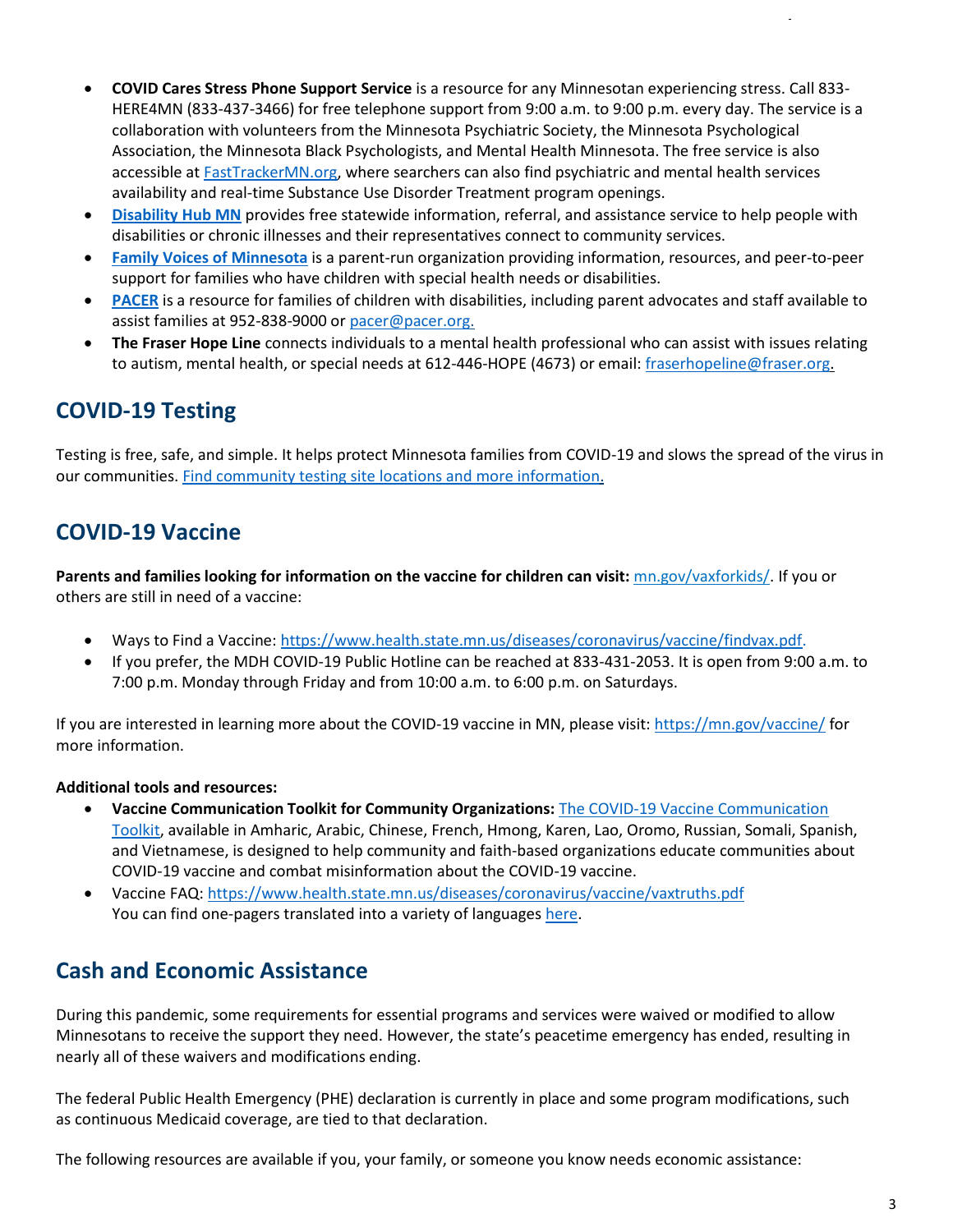- **Bridge to Benefits:** This [web-based screening tool](http://www.bridgetobenefits.org/Home2) can help you identify if you're eligible for public support programs and tax credits and can help you get assistance with applying. Programs include SNAP, WIC, School Meal Programs, Minnesota Health Care Programs, Energy Assistance, Early Learning Scholarships, and Child Care Assistance.
- **MNBenefits**: [MNBenefits.org](http://mnbenefits.org/) is a new, mobile-friendly benefits application for Minnesotans. The tool allows families across the state to apply in under 20 minutes for Food Assistance (SNAP), Emergency Assistance, cash programs, Housing Supports (GRH), and Child Care Assistance.
- **Emergency Assistance**: Your household may be eligible for assistance to cover emergency needs, such as help paying rent or utility bills. Contact you[r county or tribal human services agency](https://edocs.dhs.state.mn.us/lfserver/Public/DHS-5207-ENG) to learn about availability, eligibility, and how to apply.
- **Community Action Agencies:** [The MinnCAP](https://www.minncap.org/) website gathers local, state, federal, and private resources that can help individuals and families with low incomes.
- **United Way 211 Resource Helpline:** United [Way 211](https://www.211unitedway.org/) provides free and confidential information on health and human services. 211 is staffed 24/7 by trained Community Resource Specialists who assess needs and can provide you with referrals to the help that you seek. Call 2-1-1, text your zip code to 898-211, or visit the website to chat online with a Community Resource Specialist.
- **COVID-19 Funeral Assistance:** Under the Coronavirus Response and Relief Supplemental Appropriations Act of 2021 and the American Rescue Plan Act of 2021, FEMA is providing financial assistance for COVID-19 related funeral expenses incurred after January 20, 2020. For more information about eligibility and application process, please refer to [this FEMA webpage.](https://www.fema.gov/disasters/coronavirus/economic/funeral-assistance)

**Unemployment Support:** If you lose your job or have your hours greatly reduced, you should apply for Unemployment Insurance (UI) benefits. To get more information about Unemployment Insurance or to apply for benefits, visit [www.uimn.org.](http://www.uimn.org/) You can also apply by phone Monday - Friday, between 8:00 a.m. and 4:30 p.m. by calling one of the following phone numbers:

- Twin Cities area: 651-296-3644
- Greater Minnesota: 1-877-898-9090
- TTY (for the hearing impaired): 1-866-814-1252

# **Health Care Coverage**

#### **State Programs**

The State of Minnesota offers programs and resources that can help support you and your family's health during the COVID-19 pandemic.

**The American Rescue Plan includes several key health care provisions to the Affordable Care Act that will expand benefits available to Minnesotans only through MNsure.** This includes an increase in the amount of tax credits MNsure enrollees will receive to help them pay for their health insurance premiums and an expansion of tax credits to middle-income Minnesotans whose household income was previously too high to qualify for financial help. For more information about these changes, please refer to [this FAQ.](https://www.mnsure.org/learn-more/aca/arpa-faq.jsp)

The open enrollment period for 2022 private coverage through MNSure has ended, but you may be eligible to enroll [outside the annual open enrollment period:](https://www.mnsure.org/new-customers/index.jsp)

- **[Income changed?](https://www.mnsure.org/covid/income-change.jsp)** You may have new coverage options through MNsure.
- **[Lost or losing health insurance?](https://www.mnsure.org/new-customers/enrollment-deadlines/special-enrollment/sep-le/lost-coverage/index.jsp)** You may be eligible for a 60-day special enrollment period. This special enrollment period is available year-round to qualifying individuals.
- **[Other qualifying life events](https://www.mnsure.org/new-customers/enrollment-deadlines/special-enrollment/sep-le/index.jsp)**—like having a baby, turning 26, or moving—may qualify for a special enrollment [period.](https://www.mnsure.org/new-customers/enrollment-deadlines/special-enrollment/index.jsp)
- If you qualify for [Medical Assistance or MinnesotaCare](https://www.mnsure.org/financial-help/ma-mncare/index.jsp) or are a member of a federally recognized [American](https://www.mnsure.org/new-customers/who-can-enroll/american-indians/index.jsp)  [Indian tribe,](https://www.mnsure.org/new-customers/who-can-enroll/american-indians/index.jsp) you can enroll any time of year.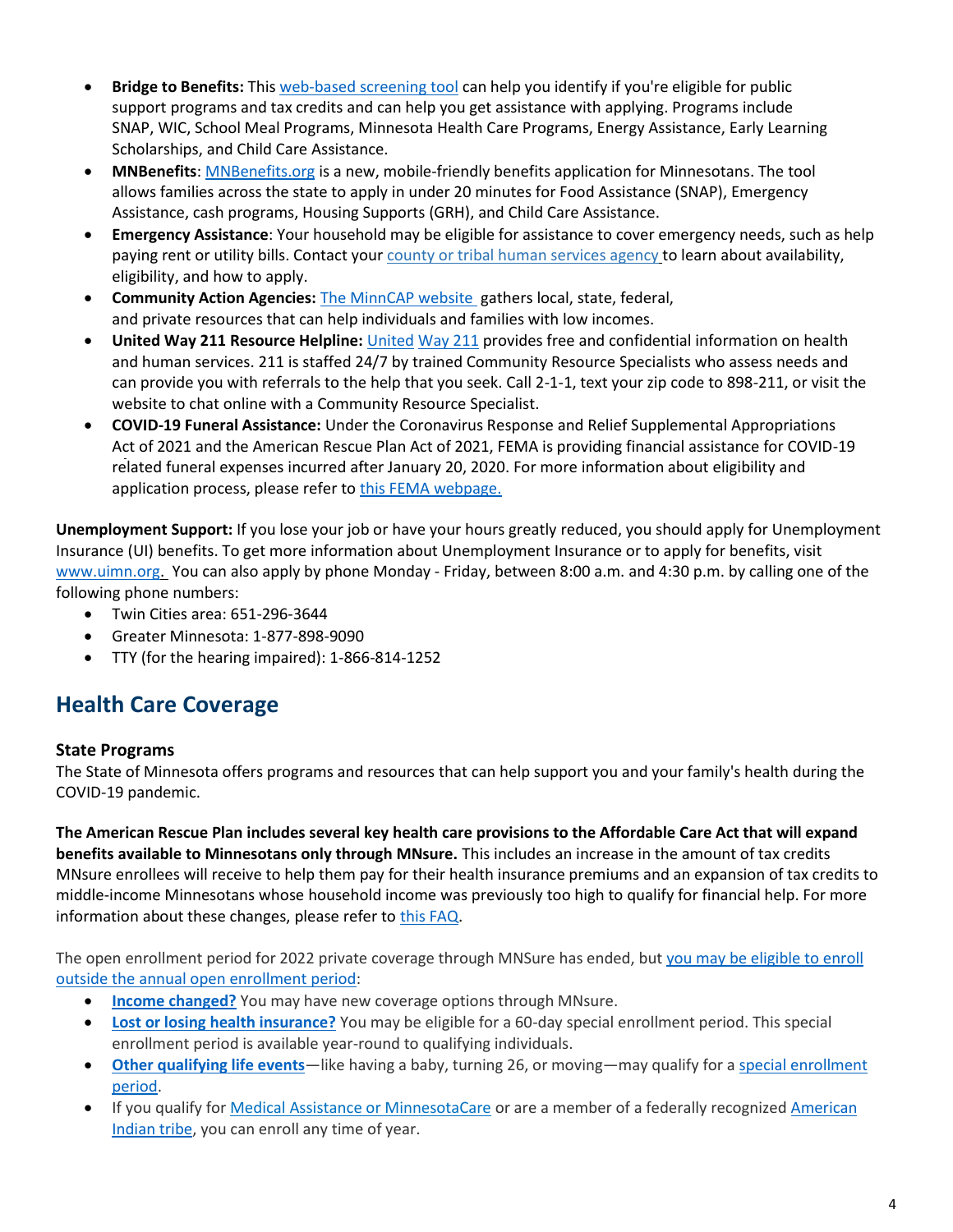To apply, visit the [MNsure website.](https://www.mnsure.org/) The website can help you see if you qualify for low- or no-cost coverage or a tax credit.

Find out more about eligibility or access the information in [another language.](https://www.mnsure.org/help/accessibility/languages/index.jsp) **Insurance professionals are available to provide free MNsure assistance to help you successfully enroll.** Find assistance using [MNSure's](https://www.mnsure.org/help/find-assister/find-assister.jsp)  [Assister Directory.](https://www.mnsure.org/help/find-assister/find-assister.jsp)

**Coverage renewals for continued services for Minnesota Health Care Programs are suspended during the federal public health emergency declaration.** If you or your family members are on Medical Assistance, MinnesotaCare, or the Children's Health Insurance Program, the annual renewal process and closures are suspended during the COVID-19 pandemic. Enrollment in the programs is still available.

**COVID-19 testing and diagnosis is free for many uninsured Minnesotans and federal law requires health insurance plans to cover diagnostic and serological or antibody testing at no cost to patients.** If you're uninsured, when you go in for your test, ask your health care provider for the [application for free COVID-19 testing. T](https://edocs.dhs.state.mn.us/lfserver/Public/DHS-7310-ENG)he provider will submit the application to the state and will bill the state for payment if you meet eligibility requirements. For more information on COVID-19 testing or to find testing locations, including free community testing and locations[, visit mn.gov/covid19.](https://mn.gov/covid19/for-minnesotans/if-sick/index.jsp) 

#### **Minnesota Health Plans**

State leaders have partnered with local nonprofit health plans to remove barriers to care and coverage during the COVID-19 pandemic. Refer to your health plan for a better understanding of changes specific to your coverage.

Some of the changes for **commercially insured** members may include:

- **No costs for COVID-19 testing.** Minnesotans will not be charged for any costs related to COVID-19 testing.
- **No costs for hospitalizations related to COVID-19.** Most plans will not charge members if they need to be hospitalized due to COVID-19 and use an in-network hospital.
- **Access to telemedicine.** Most plans and providers have increased access to telemedicine services, allowing Minnesotans to get the care they need from the safety of their homes.

**Employer coverage may vary.** Many Minnesotans are covered through their employers, who offer their own benefit structure. The State of Minnesota cannot mandate these benefits to these plans but is encouraging employers to offer similar COVID-19 coverage.

#### **Other Health Resources**

- [Children's Dental Services](http://childrensdentalservices.org/) provides exams and cleaning services to children under age 26 and pregnant women of all ages. They are offering emergency care to any patient regardless of age and insurance status, including special needs patients, at their clinics at 728 E. Hennepin Ave. and 636 Broadway St. NE in Minneapolis. Most health insurance, including Medical Assistance, is accepted and sliding fee and free services are offered for those without insurance. Appointments will be available Monday through Friday from 8:00 a.m. to 5:30 p.m. and Saturdays from 9:00 a.m. until 1:00 p.m. If you have an urgent need for dental care, please call 612-746-1530 or 866-543-6009.
- [The MN Low-Cost Health Care Directory](http://bridgetobenefits.org/MN_Low_Cost_Health_Care_Directory) is a list of low-cost or free physical, mental and dental health care clinics. This directory is compiled by Children's Defense Fund-Minnesota to help uninsured and underinsured Minnesotans find access to affordable health care.

### **Housing**

The following resources and changes help ensure all Minnesotans have a safe place to stay: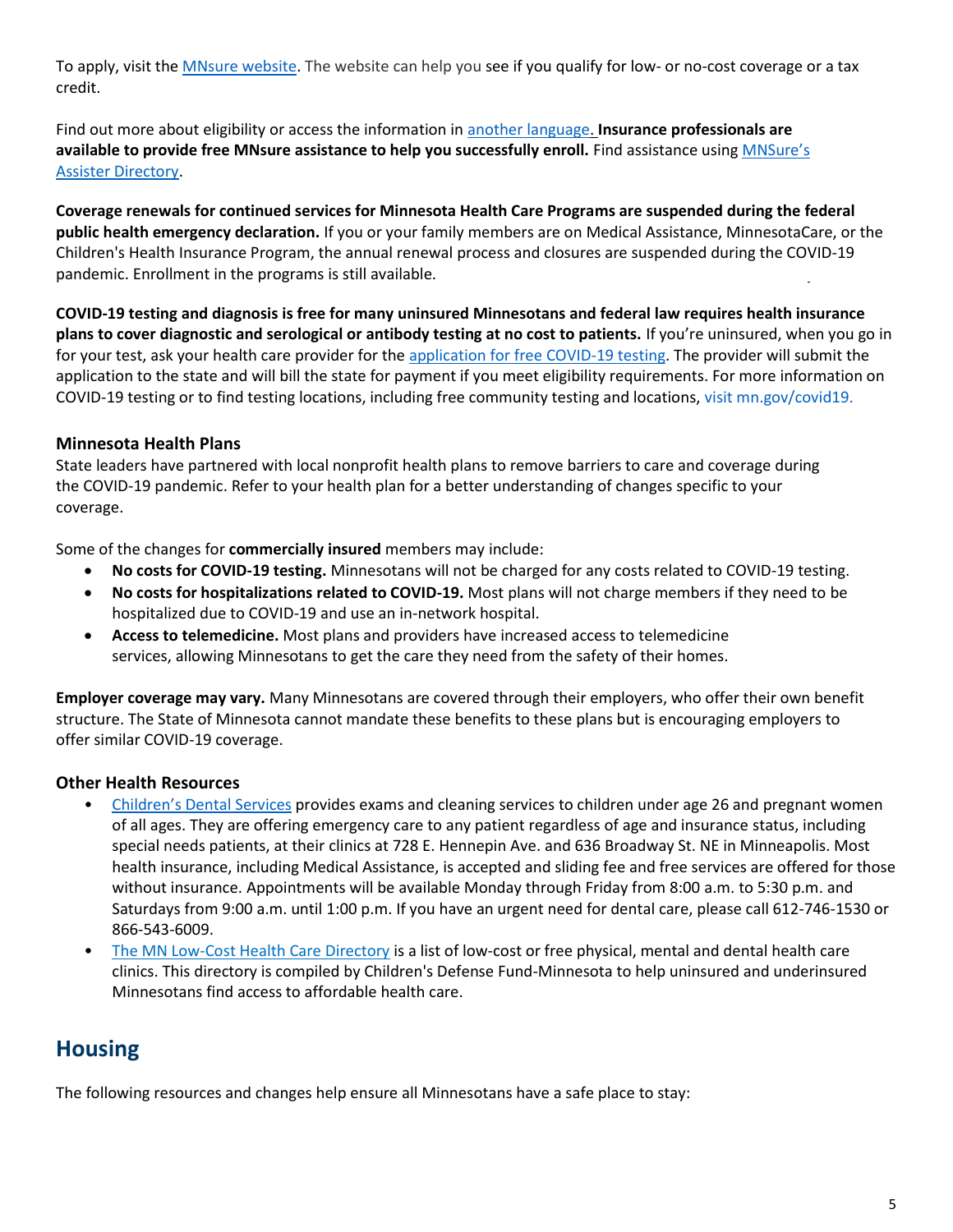- [Information and resources on Minnesota Housing.](http://www.mnhousing.gov/sites/Satellite?c=Page&cid=1520221592207&pagename=External%2FPage%2FEXTStandardLayout) This site offers a variety of resources and information that can help renters, homeowners, landlords, and lenders. This includes FAQs and information in multiple languages.
- **[RentHelpMN](https://www.renthelpmn.org/) is no longer accepting applications.**
- Some Tribal governments received federal funding to operate their own rental assistance programs. If you are connected to services through a Tribe in Minnesota, contact them directly for more information.
- **Domestic abuse and violence hotline.** There are places of sanctuary open for anyone facing domestic abuse, sexual violence, or sex trafficking. Call Minnesota's statewide crisis hotline at 1-866-223-1111, a 24 hour statewide hotline for victims, or send a text to 612-399-9995. Learn more abou[t Cornerstone](https://cornerstonemn.org/emergency-services/statewide-hotline/) and Day One Services [on their website.](http://dayoneservices.org/)
- Minnesota Housing has also received federal resources for federal assistance for homeowners. Information about this program can be found o[n this webpage.](https://mnhousing.gov/sites/Satellite?cid=1520490996825&pagename=External%2FPage%2FEXTStandardLayout)
- Housing Resources for People with Disabilities: [Disability HUB MN.](https://disabilityhubmn.org/)
- Affordable housing search tool[: HousingLink.](https://www.housinglink.org/)
- If you need emergency financial assistance, contact your [county](https://mn.gov/portal/government/local/counties/) or [tribal human services office.](https://mn.gov/portal/government/tribal/mn-indian-tribes/) Anyone in Minnesota can also contact [Minnesota Community Action Partnership.](https://gcc02.safelinks.protection.outlook.com/?url=https%3A%2F%2Fwww.minncap.org%2F&data=04%7C01%7CBrenda.Sanchez%40state.mn.us%7C4faa88e0b23d4ce7412708d915831b47%7Ceb14b04624c445198f26b89c2159828c%7C0%7C0%7C637564475107036181%7CUnknown%7CTWFpbGZsb3d8eyJWIjoiMC4wLjAwMDAiLCJQIjoiV2luMzIiLCJBTiI6Ik1haWwiLCJXVCI6Mn0%3D%7C1000&sdata=dpP2Ojj1KxZYuJLDpqGikR8ExnMnJA4dfvnGcWd0CXs%3D&reserved=0) You can also [apply for FHPAP funds](https://gcc02.safelinks.protection.outlook.com/?url=https%3A%2F%2Fwww.mnhousing.gov%2Fget%2FMHFA_007798&data=04%7C01%7CBrenda.Sanchez%40state.mn.us%7C4faa88e0b23d4ce7412708d915831b47%7Ceb14b04624c445198f26b89c2159828c%7C0%7C0%7C637564475107046141%7CUnknown%7CTWFpbGZsb3d8eyJWIjoiMC4wLjAwMDAiLCJQIjoiV2luMzIiLCJBTiI6Ik1haWwiLCJXVCI6Mn0%3D%7C1000&sdata=Gq2uwuxRI6RJr4OE9wMwnfx1%2BTO8jAoMz5TIX43UYmQ%3D&reserved=0)  [by contacting grant administrators.](https://gcc02.safelinks.protection.outlook.com/?url=https%3A%2F%2Fwww.mnhousing.gov%2Fget%2FMHFA_007798&data=04%7C01%7CBrenda.Sanchez%40state.mn.us%7C4faa88e0b23d4ce7412708d915831b47%7Ceb14b04624c445198f26b89c2159828c%7C0%7C0%7C637564475107046141%7CUnknown%7CTWFpbGZsb3d8eyJWIjoiMC4wLjAwMDAiLCJQIjoiV2luMzIiLCJBTiI6Ik1haWwiLCJXVCI6Mn0%3D%7C1000&sdata=Gq2uwuxRI6RJr4OE9wMwnfx1%2BTO8jAoMz5TIX43UYmQ%3D&reserved=0)
- **Homeowners.** If you're a homeowner experiencing difficulty making on-time mortgage payments, there may be options for you. Information is available on the [Consumer Financial Protection Bureau's website](https://gcc02.safelinks.protection.outlook.com/?url=https%3A%2F%2Fwww.consumerfinance.gov%2Fabout-us%2Fblog%2Fguide-coronavirus-mortgage-relief-options%2F&data=04%7C01%7CBrenda.Sanchez%40state.mn.us%7C4faa88e0b23d4ce7412708d915831b47%7Ceb14b04624c445198f26b89c2159828c%7C0%7C0%7C637564475107056117%7CUnknown%7CTWFpbGZsb3d8eyJWIjoiMC4wLjAwMDAiLCJQIjoiV2luMzIiLCJBTiI6Ik1haWwiLCJXVCI6Mn0%3D%7C1000&sdata=ID7O6QJ7sBcJPsiJ%2BK%2BgTivaV%2B21YkuATSfieruImJk%3D&reserved=0).
	- **Foreclosure Prevention Counseling:** If you are a homeowner who is struggling to pay your mortgage, [find a certified foreclosure prevention counseling agency in your area.](https://gcc02.safelinks.protection.outlook.com/?url=https%3A%2F%2Fwww.hocmn.org%2Fsearch-help%2F%3Ffwp_audience_services%3Dforeclosure-prevention-advice&data=04%7C01%7CBrenda.Sanchez%40state.mn.us%7C4faa88e0b23d4ce7412708d915831b47%7Ceb14b04624c445198f26b89c2159828c%7C0%7C0%7C637564475107056117%7CUnknown%7CTWFpbGZsb3d8eyJWIjoiMC4wLjAwMDAiLCJQIjoiV2luMzIiLCJBTiI6Ik1haWwiLCJXVCI6Mn0%3D%7C1000&sdata=Df4QxyIaI34ZYzsPjvtuSS7mKcLA%2BIYfUvD724fyDSw%3D&reserved=0)
	- [Minnesota Homeownership Center:](https://gcc02.safelinks.protection.outlook.com/?url=https%3A%2F%2Fwww.hocmn.org%2F&data=04%7C01%7CBrenda.Sanchez%40state.mn.us%7C4faa88e0b23d4ce7412708d915831b47%7Ceb14b04624c445198f26b89c2159828c%7C0%7C0%7C637564475107066054%7CUnknown%7CTWFpbGZsb3d8eyJWIjoiMC4wLjAwMDAiLCJQIjoiV2luMzIiLCJBTiI6Ik1haWwiLCJXVCI6Mn0%3D%7C1000&sdata=%2FO%2B9NAVzAA1%2FdGqKpWe7u%2BLME0gMhsDMxM0b3PVFlmA%3D&reserved=0) For foreclosure prevention counseling or questions about forbearance (postponing mortgage payments)
	- **[Resources for Homeowners](https://gcc02.safelinks.protection.outlook.com/?url=http%3A%2F%2Fwww.mnhousing.gov%2Fsites%2Flenders%2Fhomeimprovement&data=04%7C01%7CBrenda.Sanchez%40state.mn.us%7C4faa88e0b23d4ce7412708d915831b47%7Ceb14b04624c445198f26b89c2159828c%7C0%7C0%7C637564475107066054%7CUnknown%7CTWFpbGZsb3d8eyJWIjoiMC4wLjAwMDAiLCJQIjoiV2luMzIiLCJBTiI6Ik1haWwiLCJXVCI6Mn0%3D%7C1000&sdata=On57Zo1reIfEY4NpGKvUuQ%2FWDn1CrfbKlN0BqwBe4As%3D&reserved=0)**
	- **HomeHelpMN:** The HomeHelpMN program will begin accepting applications for assistance on Tuesday, May 17, 2022. The application period will be open through Friday, June 17, 2022 but homeowners should not wait to apply. HomeHelpMN provides assistance for homeowners who have fallen behind on their mortgage or other eligible housing-related expenses due to effects of the pandemic. Eligible homeowners may receive up to \$35,000 in assistance for past-due expenses. Funds for the program are limited, and need is expected to be high. If applications received during the application period exceed available funding, applicants may be put on a wait list. Homeowners should submit their applications as soon as possible after the application period begins. For more information about the program, including who is eligible to apply and what expenses are covered, visi[t HomeHelpMN.org](https://homehelpmn.org/) or call 1-800-388-3226. The Call Center is open Monday –Saturday from 8 a.m. – 6 p.m. A Language Line is available to provide access for callers who prefer a language other than English.
	- **Supports for people experiencing homelessness**. If you are in need of a place to stay tonight because you do not have housing, [contact the county you live in](https://mn.gov/portal/government/local/counties/) and they will direct you to a shelter. Contact your region's coordinated entry system contact for an assessment of your housing and service needs. Refer t[o this flyer](https://www.mnhousing.gov/sites/Satellite?blobcol=urldata&blobheadername1=Content-Type&blobheadername2=Content-Disposition&blobheadername3=MDT-Type&blobheadervalue1=application%2Fpdf&blobheadervalue2=attachment%3B+filename%3DMHFA_1041446.pdf&blobheadervalue3=abinary%3B+charset%3DUTF-8&blobkey=id&blobtable=MungoBlobs&blobwhere=1533152585575&ssbinary=true) for more information on the coordinated entry system.
	- **No-Cost ID for Youth Experiencing Homelessness.** Young people can get a no-cost standard Minnesota ID card if they are 24 years old or younger and experiencing homelessness. This is not a driver's license and does not give youth the authority to drive. There is no minimum age for obtaining a standard Minnesota ID and the card expires every four years on the cardholder's date of birth. To obtain the ID, youth can apply in person at a regional DVS exam station, deputy registrar or driver's license agent office that accepts first-time applications. The application includes having a photo taken. A parent or guardian does not need to sign the application. Office locations and service information are available on the Department of Public Safety - [Driver and Vehicle Services Division \(DPS-DVS\) website.](https://onlineservices.dps.mn.gov/EServices/_/#1) Please contact DPS-DVS at 651-297-3298 or email [drivers.licenses@state.mn.us](mailto:drivers.licenses@state.mn.us) for more information.

#### **Utilities and Technology**

Utility payments may also be eligible under emergency assistance funding above. Some telephone, internet, and cell providers are not disconnecting services or are offering special payment plans. Many providers are also opening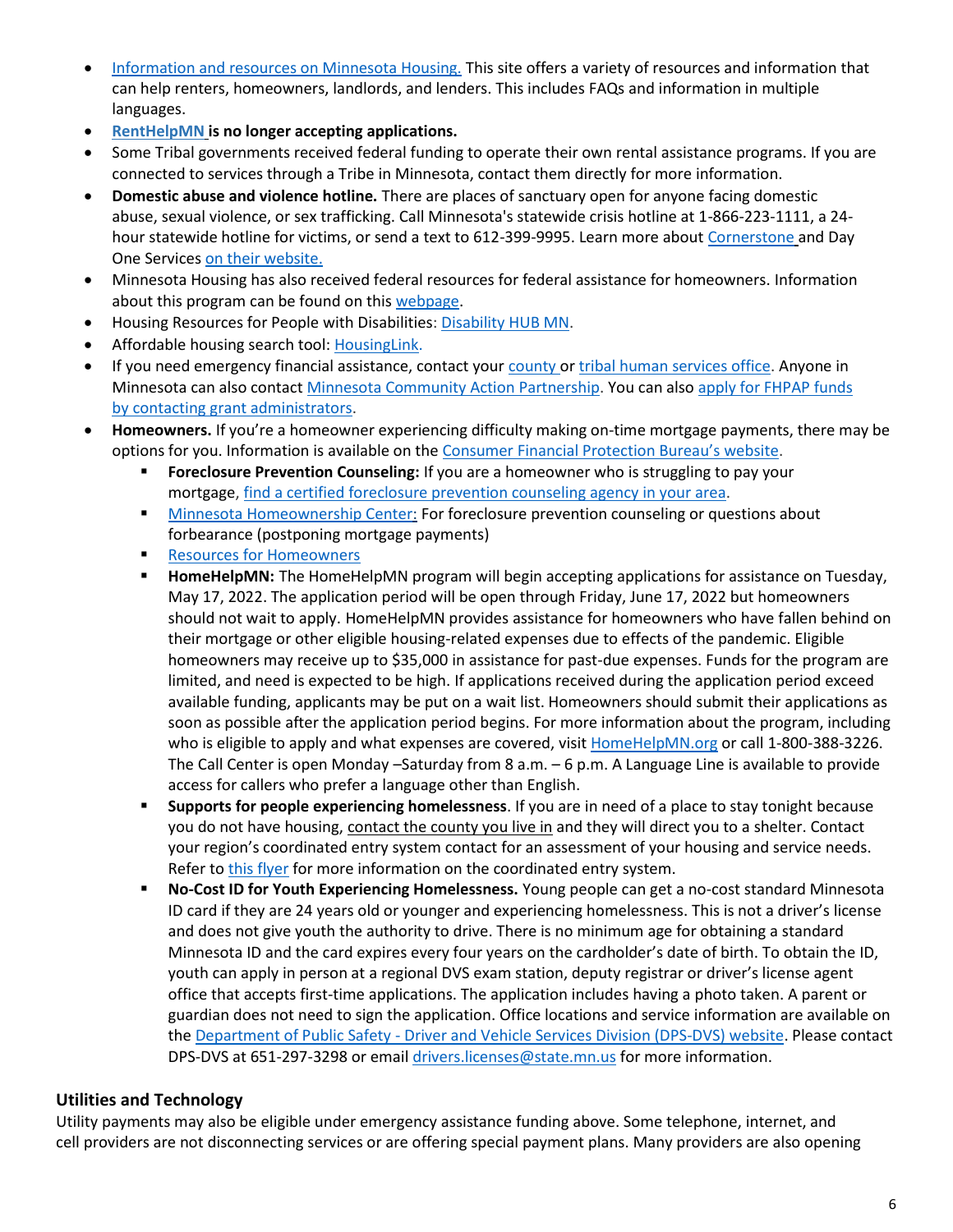public hotspots and offering free or reduced cost Wi-Fi for students and low-income families, including Comcast [Internet Essentials](https://www.internetessentials.com/apply) or [CenturyLink LifeLine](https://www.centurylink.com/aboutus/community/community-development/lifeline.html) program.

**[Energy Assistance Program \(EAP\):](https://mn.gov/commerce/consumers/consumer-assistance/energy-assistance/)** EAP provides free grants for your home energy costs, now including water costs, from \$300 to \$2,000, based on household size, income, and fuel cost:

- Households may apply now for the 2021-22 program year, which started October 1. All applications must **be postmarked or received by EAP on or before May 31, 2022.**
- Income eligibility guidelines have increased to 60% of the state median income so more households are eligible for help. This means, for example, a household of four with an income of around \$68,000 could be eligible.
- Renters and homeowners are eligible.
- Stimulus payments and pandemic assistance are not counted as income.
- Only the past three months of income, not assets such as your home, are considered in determining eligibility.
- In addition to the initial grant, more funds are available to help homeowners get their broken heating systems, such as furnace or boiler, repaired or replaced.

To apply, contact your local EAP service provider. Find your local EAP service provider by calling 1-800-657-3710 and entering your zip code, or on this [list of EAP service providers by county or Tribe.](https://mn.gov/commerce/consumers/consumer-assistance/energy-assistance/eap-provider.jsp) 28 local EAP service providers including Community Action Programs, counties, Tribal governments, and non-profits serve all areas of the state.

**Weatherization Assistance Program:** The Weatherization Assistance Program provides free home energy upgrades to homeowners and renters to save energy and make sure your home is a healthy and safe place to live. If your household qualifies, an energy auditor may evaluate your home to determine if energy upgrades are needed. The auditor will look for opportunities to make your home more energy efficient by sealing air leaks, adding insulation and checking if the furnace is working properly. To apply, complete a [joint application](https://mn.gov/commerce/consumers/consumer-assistance/energy-assistance/) for Energy Assistance and Weatherization Assistance and mail it to your local Energy Assistance Program service provider.

Find general EAP information at [Energy Assistance Program / Minnesota.gov \(mn.gov\).](file:///C:/Users/fiqui03/Downloads/Energy%20Assistance%20Program%20/%20Minnesota.gov%20(mn.gov))

# **Child Care & Youth Programs**

The COVID-19 pandemic has made significant impacts to child care services, both to families and providers. Here are some resources that can help.

- **Families seeking child care.** If you are a family in need of child care, you can find resources at [mn.gov/childcare,](https://mn.gov/mmb/childcare/families/) search for available providers on the [Parent Aware website,](https://www.parentaware.org/#/) or call the Child Care Aware Parent Hotline at 1-888-291-9811 for assistance.
- **Child care providers**. Providers should stay updated on public health guidance and information on [mn.gov/childcare. W](https://mn.gov/mmb/childcare/providers/)e encourage providers to regularly update their status and capacity using the [Update Tool](https://stage.worklifesystems.com/program/47) to help connect families with needed care.
- For health-related questions in child care settings, contact the Minnesota Department of Health at [health.schools.covid19@state.mn.us.](mailto:health.schools.covid19@state.mn.us.) All other questions related to child care and COVID-19 should be directed to [childrenscabinet.mmb@state.mn.us.](mailto:childrenscabinet.mmb@state.mn.us)
- [2021-22 Family Guide Early Education -](https://education.mn.gov/mdeprod/idcplg?IdcService=GET_FILE&dDocName=PROD046909&RevisionSelectionMethod=latestReleased&Rendition=primary) 11/5/21: Many children participate in early care and education settings to support their social, emotional and development needs. It is critical that schools and child care, students, families and communities take appropriate precautions to prevent the spread of COVID-19 and protect the health and safety of littlest Minnesotans especially as many of them are still not able to get vaccinated.

#### **K-12 Schools Guidance**

The Minnesota Departments of Health and Education released update[d COVID-19 guidance for K-12 schools](https://www.health.state.mn.us/diseases/coronavirus/schools/plan.html) that prioritizes the health of students, teachers and staff as well as in-person learning. The guidance provides best practices,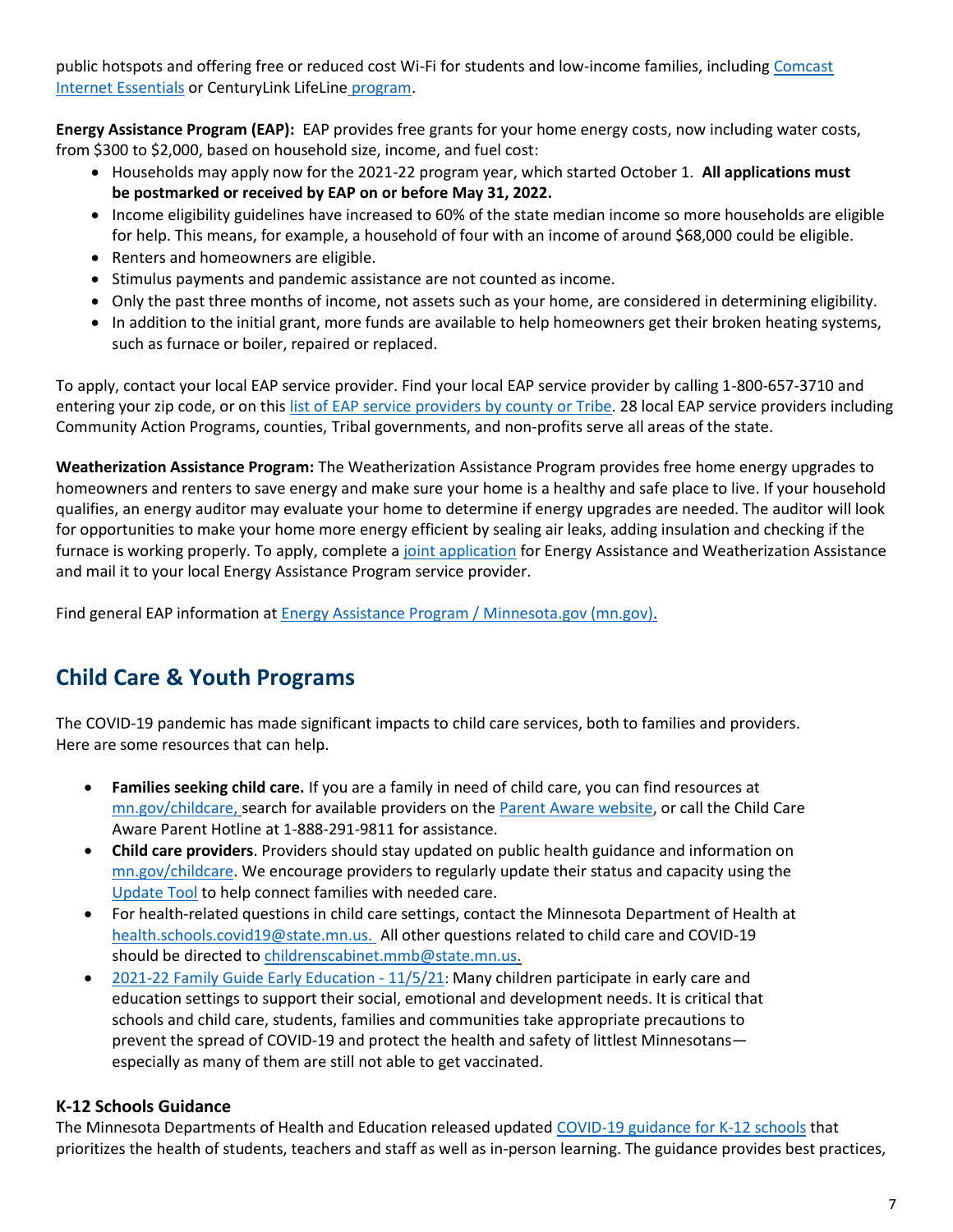informed by CDC's recommendations, to prevent the spread of COVID-19 during the 2021-2022 school year. While local schools are making their own decisions regarding health and safety policies, the recommendations in the guidance are designed to support local school boards and school leaders and help Minnesota schools and students get back in the classroom safely.

#### **Other Education Resources:**

- [Minnesota Department of Education website](https://education.mn.gov/MDE/dse/health/covid19/) for families, educators and school district leaders looking for more information. This includes th[e Due North Plan.](https://education.mn.gov/MDE/about/plan/)
- [Student I](https://education.mn.gov/MDE/dse/health/covid19/AcademicStandardsCOVID-19Resources/PROD034652)nstruction COVID-19 Resources (mn.gov): Trauma [Resource Guide for Educators.](https://2a392k31wksy2wkejf1y03dp-wpengine.netdna-ssl.com/wp-content/uploads/sites/188/2021/01/Trauma-Resources-for-Educators.pdf)

#### **Youth Programs**

The Department of Health [COVID-19 Prevention, Guidance for Certified Child Care, Youth Programs, and Camps](https://www.health.state.mn.us/diseases/coronavirus/youthguide.pdf) outlines how to safely operate youth and student programming. The health and safety of children, students, teachers, staff, and families is the top priority. More resources are available on th[e Minnesota Department of Health](https://www.health.state.mn.us/diseases/coronavirus/) and the Centers for [Disease Control and](https://gcc01.safelinks.protection.outlook.com/?url=https%3A%2F%2Fwww.cdc.gov%2Fcoronavirus%2F2019-ncov%2Fcommunity%2Fschools-childcare%2Findex.html&data=02%7C01%7Cjennifer.moses%40state.mn.us%7C5640e32a76c64a03e7ca08d7f7ac63b8%7Ceb14b04624c445198f26b89c2159828c%7C0%7C0%7C637250192094435847&sdata=FiLqHOb%2FQ790yu7DS%2B1lFfTdfuat8674G3%2B2%2BzrVP%2BM%3D&reserved=0) [Prevention](https://gcc01.safelinks.protection.outlook.com/?url=https%3A%2F%2Fwww.cdc.gov%2Fcoronavirus%2F2019-ncov%2Fcommunity%2Fschools-childcare%2Findex.html&data=02%7C01%7Cjennifer.moses%40state.mn.us%7C5640e32a76c64a03e7ca08d7f7ac63b8%7Ceb14b04624c445198f26b89c2159828c%7C0%7C0%7C637250192094435847&sdata=FiLqHOb%2FQ790yu7DS%2B1lFfTdfuat8674G3%2B2%2BzrVP%2BM%3D&reserved=0) websites.

Check out this [Youth Summer Employment Update](https://mn.gov/deed/newscenter/publications/review/march-2022/summer.jsp) from Minnesota's Department of Employment and Economic Development (DEED) that includes information on the youth employment market and tips and resources for youth job seekers.

### **Food Resources**

If you, your family, or someone you know is struggling with access to food, here's a list of resources that can help:

- **P-EBT.** The Pandemic Electronic Benefits Transfer (P-EBT) is a temporary food benefit available to Minnesota families with children who would have received free or reduced-price meals if schools were open. The State of Minnesota's P-EBT plan for school-age children was approved by the USDA for the 2021-2022 school year. In January 2022, a first round of P-EBT food benefits went out to families whose children attend schools that closed or shifted to remote learning for at least five consecutive days in September, October or November. P-EBT benefits issued in 2022 include data reported from schools on eligible families whose children have to stay home because of quarantines for individual students, groups of students, or entire classrooms.
	- For those who received a P-EBT card for the 2020-2021 school year, please do not throw it away, in case the program is able to add benefits to your existing card. Once benefits are approved, DHS will text or email families and issue the benefits on children's P-EBT cards. Families who didn't previously have a P-EBT card will get a new one. To replace an existing card for \$2, call EBT Edge at 888-997-2227.
	- **P-EBT Summer Benefits.** DHS and MDE are working closely with the U.S Department of Agriculture (USDA) to provide P-EBT summer benefits to eligible families. To receive these benefits, families are encouraged to request an Application for Educational Benefits from their child's school, fill it out and return it to their child's school by the end of the school year. Eligible families will be notified when benefits become available.
	- **Visit the Minnesota Department of Human Services [P-EBT webpage](https://mn.gov/dhs/p-ebt/) for the latest information and** check out the [frequently](https://mn.gov/dhs/p-ebt/faqs/) [asked questions.](https://mn.gov/dhs/p-ebt/faqs/)
- **Hunger Solutions Minnesota.** This program works to end hunger across the state. This includes a [map with](http://www.hungersolutions.org/2020/03/16/meals-for-kids-during-covid-19-closings/) [locations where there are free or low-cost meals for kids,](http://www.hungersolutions.org/2020/03/16/meals-for-kids-during-covid-19-closings/) [a map with food shelves, discount groceries, and](http://www.hungersolutions.org/find-help/) [other resources.](http://www.hungersolutions.org/find-help/) The Food Helpline can also assess your situation and provide solutions. If you're struggling to afford or access food, call 1-888-711-1151, o[r fill out this form.](https://www.hungersolutions.org/programs/mn-food-helpline/how-can-we-help-you/)
- **SNAP Outreach Specialists.** If you need food assistance, specialists can give you more information about receiving the Supplemental Nutrition Assistance Program (SNAP). [Get one-on-one support from a SNAP](https://mn.gov/dhs/mnfoodhelper/) [specialist and learn how to enroll](https://mn.gov/dhs/mnfoodhelper/) and use the benefit to make informed decisions about buying healthy, nutritious food.
- **Food shelves.** If you have an immediate need for food or are experiencing economic hardships that prevent you from being able to purchase food, your local food shelf can help. Many food shelves provide drive through or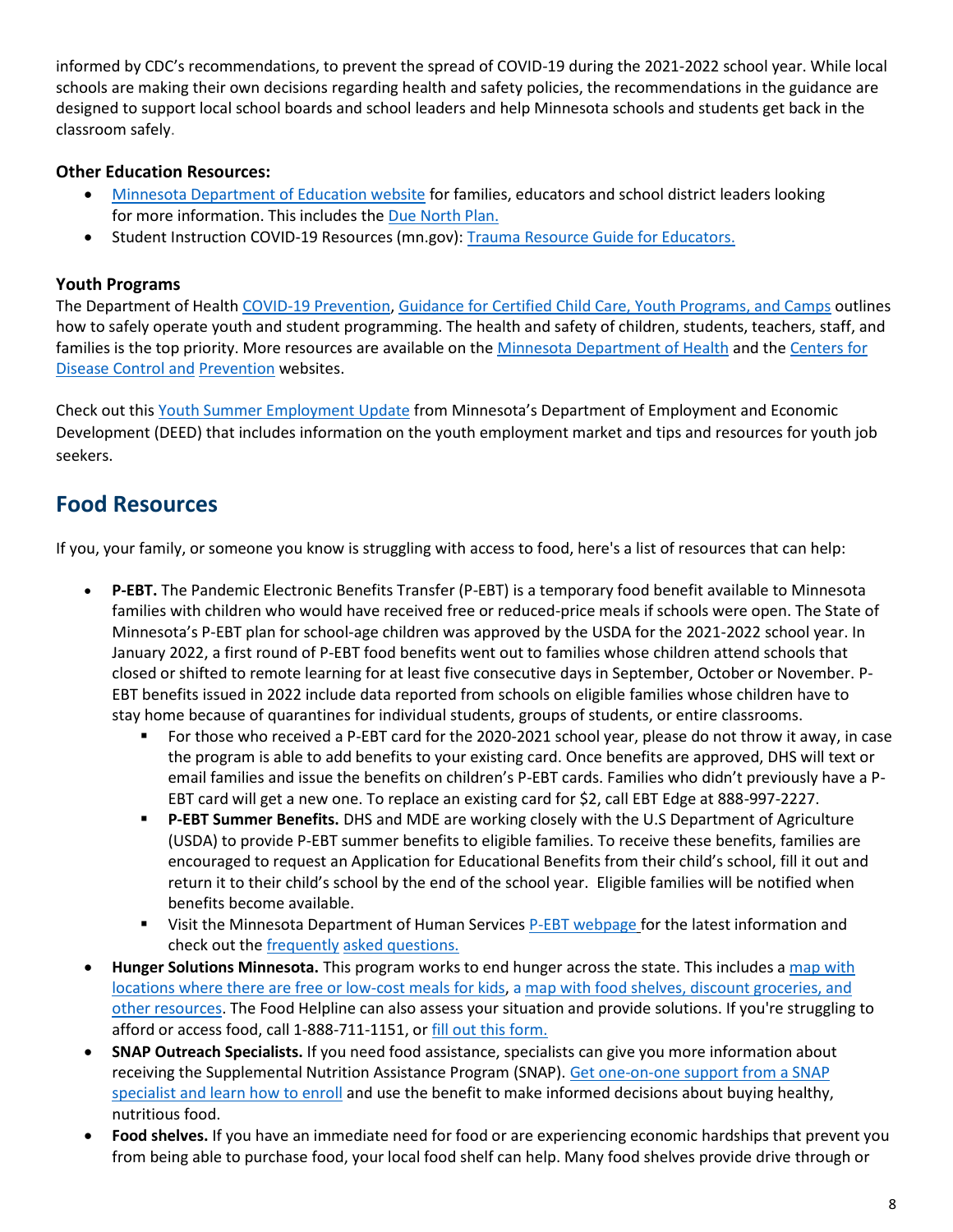other alternative pick up options for your safety. You can find a food shelf near you using [this map](http://www.hungersolutions.org/find-help/) from Hunger Solutions Minnesota.

- **[Fare for All](https://fareforall.thefoodgroupmn.org/)** is a cooperative food purchasing program of The Food Group that offers affordable groceries and packages of produce and meat for up to 40% off retail prices. Fare for All has 38 locations throughout Minnesota where food packages are sold once per month.
- **EBT Online Shopping:** Minnesotans can now use their EBT food benefits online at [Amazon,](https://www.amazon.com/snap-ebt/b?ie=UTF8&node=19097785011) [Aldi](https://www.instacart.com/help/section/360009947632), Hugo's Family [Marketplace](https://www.gohugos.com/) and [Walmart. M](https://gcc02.safelinks.protection.outlook.com/?url=https%3A%2F%2Fwww.walmart.com%2Fideas%2Fdiscover-grocery-pickup-delivery%2Fwalmart-grocery-pickup-accepts-snap-ebt-payments%2F355540&data=04%7C01%7CBrenda.Sanchez%40state.mn.us%7Ce8e1f30e20774cd93d1808d93b0cfbdd%7Ceb14b04624c445198f26b89c2159828c%7C0%7C0%7C637605749216314250%7CUnknown%7CTWFpbGZsb3d8eyJWIjoiMC4wLjAwMDAiLCJQIjoiV2luMzIiLCJBTiI6Ik1haWwiLCJXVCI6Mn0%3D%7C1000&sdata=Yictvtps35BQ4a4s%2FhVbBLksKX2IebAdGeFP%2BFEwW9s%3D&reserved=0)ore details are on the [DHS website.](https://mn.gov/dhs/people-we-serve/children-and-families/economic-assistance/food-nutrition/resources/online-ebt-faqs.jsp)
- **WIC Program**. WIC is a [public health nutrition program](https://www.health.state.mn.us/people/wic/index.html) for low-income women, infants, and children up to age five. WIC provides nutrition education and breastfeeding support, supplemental foods, and referrals to other programs and services in the community. To apply for WIC services, call the [WIC Program](https://www.health.state.mn.us/forms/cfh/wicdirectory/index.html) in your community to schedule an appointment or [apply online.](https://redcap.health.state.mn.us/redcap/surveys/?s=LNKN377EPE) To find your local WIC program, you can call 1-800-942-4030.
- **[Summer Eats App to find Summer Feeding Sites.](https://hungerimpactpartners.org/summereats/#:~:text=When%20school%20isn)** When school isn't in session during the summer, kids 18 and under can receive free meals at locations that include park and recreation sites, community centers, libraries and schools. No registration is required. The Summer Eats App from Hunger Impact Partners shows distance and directions to the nearest site for free meals at hundreds of Minnesota locations during summer school closures. Developed with the Minnesota Department of Education, the app provides each site's menu and hours.
- **Commodity Supplemental Food Program (CSFP)**. [CSFP](https://www.health.state.mn.us/people/csfp/index.html) provides healthy and nutritious food each month to low-income eligible seniors over age 60. Foods are distributed at more than 200 sites around the state. To find a CSFP site near you and to apply for the program, search the [MDH website](https://www.health.state.mn.us/people/csfp/index.html#distributed) or call 1-800-657-3942.
- **Infant Formula Shortage**. Due to supply chain challenges and the temporary closure of a factory in Michigan, families across the country may be impacted by a shortage in the supply of formula. [This](https://www.health.state.mn.us/docs/people/wic/localagency/recall/shortage.pdf)  [document](https://www.health.state.mn.us/docs/people/wic/localagency/recall/shortage.pdf) provides an overview of WIC flexibilities, of which Minnesota has taken full advantage, and resources and tips for families and child care programs impacted. The White House and federal agencies have taken several actions to increase production and imports and expedite supply in mid-May. These actions are expected to increase supply available in the next few weeks. Families are encouraged to follow [these tips](https://www.health.state.mn.us/docs/people/wic/localagency/recall/shortage.pdf) and to buy only what they need.

# **Financial Supports for College Students**

To help college students, students with children, and families, students may find core financial aid programs listed on the [Paying for College](https://www.ohe.state.mn.us/mPg.cfm?pageID=888) webpage.

Higher Education Emergency Relief funds may provide emergency grants to postsecondary students. These grants are administered by colleges and universities and the process to apply will be determined by each institution. Students should contact the Financial Aid Office at their school to find out specific information for their school's process. General information can be found on the [State Financial Aid Guidance related to COVID-19 website.](https://www.ohe.state.mn.us/mPg.cfm?pageID=2391)

**Minnesota Future Together Grants.** This new program will provide eligible Minnesotans with a **tuition-free pathway** for earning a certificate, diploma, associate degree, or bachelor's degree at any public institution in the state. The grants are available starting spring 2022 through 2024 or until all funds are dispensed, whichever comes first. For more information, please refer to this [page](http://www.ohe.state.mn.us/sPages/FTG.cfm) to learn more.

## **Business Supports**

Several state and federal programs have been built to assist small businesses struggling during the COVID-19 pandemic. Small businesses, including child care providers and nonprofits, may also be eligible for business supports. However, the status of these federal programs is changing — and may be closed — based on availability of federal dollars appropriated by Congress. Please chec[k sba.gov/disaster](http://sba.gov/disaster) for the current status of these programs. For an overall small business guide, use thi[s site.](https://mn.gov/deed/business/help/sbao/)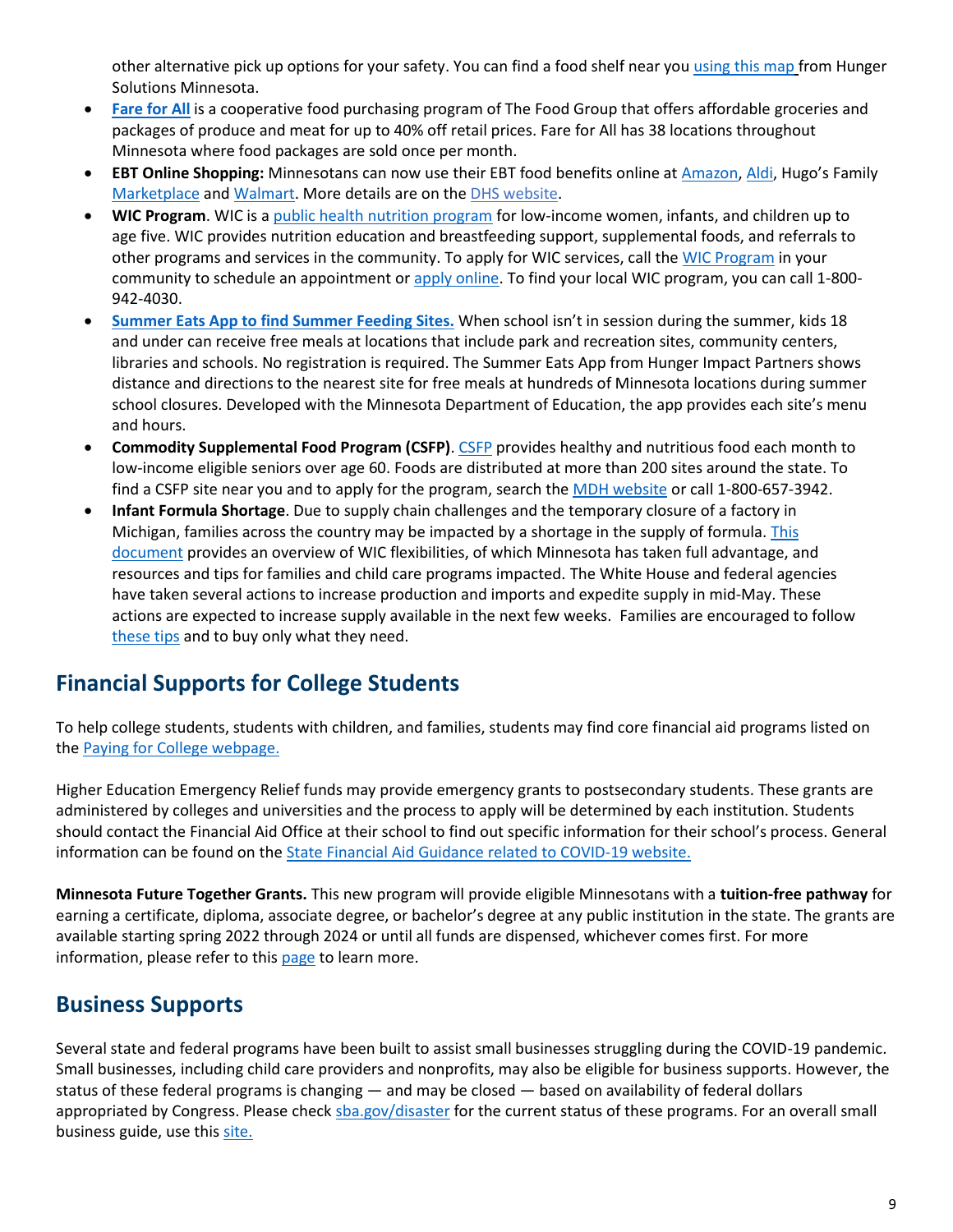Federal resources have included:

- The [Federal Small Business Administration COVID 19 Disaster Loans.](https://mn.gov/deed/business/financing-business/federal-sba/)
- Federal expansions to th[e Small Business Administration's Economic Injury Disaster Loans.](https://gcc01.safelinks.protection.outlook.com/?url=https%3A%2F%2Fwww.sba.gov%2Ffunding-programs%2Fdisaster-assistance&data=02%7C01%7CBrenda.Sanchez%40state.mn.us%7Ce051481030f74db5b31408d7d7dd1500%7Ceb14b04624c445198f26b89c2159828c%7C0%7C0%7C637215216854769177&sdata=mEAQ8o8UlmhsuvJOLr2fK2WFIdZcMFIiIxFvT68Q5qA%3D&reserved=0)
- Free one-on-one business counseling regarding COVID-19 from [SBA Resource Partners.](https://gcc01.safelinks.protection.outlook.com/?url=https%3A%2F%2Fwww.sba.gov%2Flocal-assistance&data=02%7C01%7CBrenda.Sanchez%40state.mn.us%7Ce051481030f74db5b31408d7d7dd1500%7Ceb14b04624c445198f26b89c2159828c%7C0%7C0%7C637215216854779136&sdata=2dM0Bz9HXbjBMtKrvrMsdgd70p86o6sT1CcfNCrMCxg%3D&reserved=0)

**Child Care Stabilization Grant Program.** Licensed and certified child care programs that are operating and serving children, have a license/certification in good standing, and are not a subject of a fraud finding, are eligible for grant funds through the Child Care Stabilization Grant Program. For eligibility and application information, please refer to this [page](https://mn.gov/dhs/partners-and-providers/grants-rfps/child-care-stabilization/) to learn more about the program.

## **Worker Support and Safety and Health in the Workplace**

**Worker Protections Related to COVID 19.** [This document on worker protections](https://www.dli.mn.gov/sites/default/files/pdf/MN_worker_protections_related_to_COVID_19.pdf) from the Minnesota Department of Labor and Industry, Minnesota Department of Human Rights, Minnesota Department of Employment and Economic Development, and Minnesota OSHA has information on Worker Protections Related to COVID-19, including use of sick leave and Family Medical Leave Act (FMLA), discrimination, information on reasonable accommodations, unemployment insurance benefits, workers' compensation, changes to workers' conditions and workplace safety and health.

- **Frontline Worker Pay.** Gov. Tim Walz signed a bill passed by the Minnesota Legislature providing bonus pay for eligible COVID-19 frontline workers. Details of the program are still being finalized and will be posted here when they are available. The state is working on the online application system now. When the system is ready to accept applications, eligible workers will have 45 days to apply. It is anticipated the application will be open June 8 through July 22, 2022 with payments anticipated in early fall. Visit th[e Minnesota Frontline Worker Pay](https://frontlinepay.mn.gov/) website an[d sign up here to receive updates about the program.](https://public.govdelivery.com/accounts/MNDLI/subscriber/new?topic_id=MNDLI_168)
- **For questions on pay and other workplace rights and responsibilities** contact the Minnesota Department of Labor and Industry at 651-284-5075, 800-342-5354 o[r dli.laborstandards@state.mn.us](mailto:dli.laborstandards@state.mn.us) with questions.
- **For questions on accommodations or other workplace discrimination issues** contact Minnesota's Department of Human Rights Discrimination Helpline with the Department of Human Rights at 1-833-454-0148 or [online](https://mn.gov/mdhr/intake/consultationinquiryform/)  [here. T](https://mn.gov/mdhr/intake/consultationinquiryform/)ranslation/Interpretation services available. **For questions about COVID-19 and Civil Rights,** [visit this](https://mn.gov/mdhr/news-community/covid-19/)  [website.](https://mn.gov/mdhr/news-community/covid-19/)
- **For questions about workplace safety and health contact** Minnesota OSHA Compliance at osha.compliance@state.mn.us, 651-284-5050 or 877-470-6742. Languages other than English available via phone. For additional workplace support, visit [here.](https://mn.gov/covid19/for-minnesotans/get-help/employment.jsp)
- **For questions about whether you are entitled to workers' compensation benefits**, contact the Minnesota Department of Labor and Industry at 800-342-5354 (press 3) or dli.workcomp@state.mn.us.

 **For questions about unemployment insurance,** visit www.uimn.org to learn more or to apply for benefits. **[Find A Job.](https://www.careerforcemn.com/)** Search job postings, get help with resume writing, participate in virtual workshops and more on [CareerForceMN.com.](https://www.careerforcemn.com/)

#### **Taxes**

Here are some resources that can help with tax-related services and guidance. The deadline to file 2021 taxes was April 18, 2022, but you still have time to file and claim valuable refunds.

 Free Tax Preparation Sites: The Volunteer Income Tax Assistance (VITA) and AARP Tax-Aide programs help prepare federal and state income tax and property tax refund returns. You may qualify for free tax preparation for your returns, including the off-tax season months in the summer and fall. Free tax return preparation sites in Minnesota may have limited services due to COVID-19. Use the Minnesota Department of Revenue's [Find a](https://www.revenue.state.mn.us/free-tax-preparation-sites)  [Free Tax Preparation Site tool](https://www.revenue.state.mn.us/free-tax-preparation-sites) — or tr[y this interactive map](https://gcc02.safelinks.protection.outlook.com/?url=https%3A%2F%2Fmdor.maps.arcgis.com%2Fapps%2Fwebappviewer%2Findex.html%3Fid%3D89fb8256ab86464885babaabb348c673&data=04%7C01%7CBrenda.Sanchez%40state.mn.us%7C633c1b19103c4427d6ab08d8d282004b%7Ceb14b04624c445198f26b89c2159828c%7C0%7C0%7C637490803073193004%7CUnknown%7CTWFpbGZsb3d8eyJWIjoiMC4wLjAwMDAiLCJQIjoiV2luMzIiLCJBTiI6Ik1haWwiLCJXVCI6Mn0%3D%7C1000&sdata=bpP81cam%2BfUK0URvuZJo1VY43DvFCmgMFsnsks1n%2BcA%3D&reserved=0) to find open sites, hours, and contact information. You may be able to file your own return online for free. To check if you qualify, see [Free Electronic Filing.](https://www.revenue.state.mn.us/free-electronic-filing)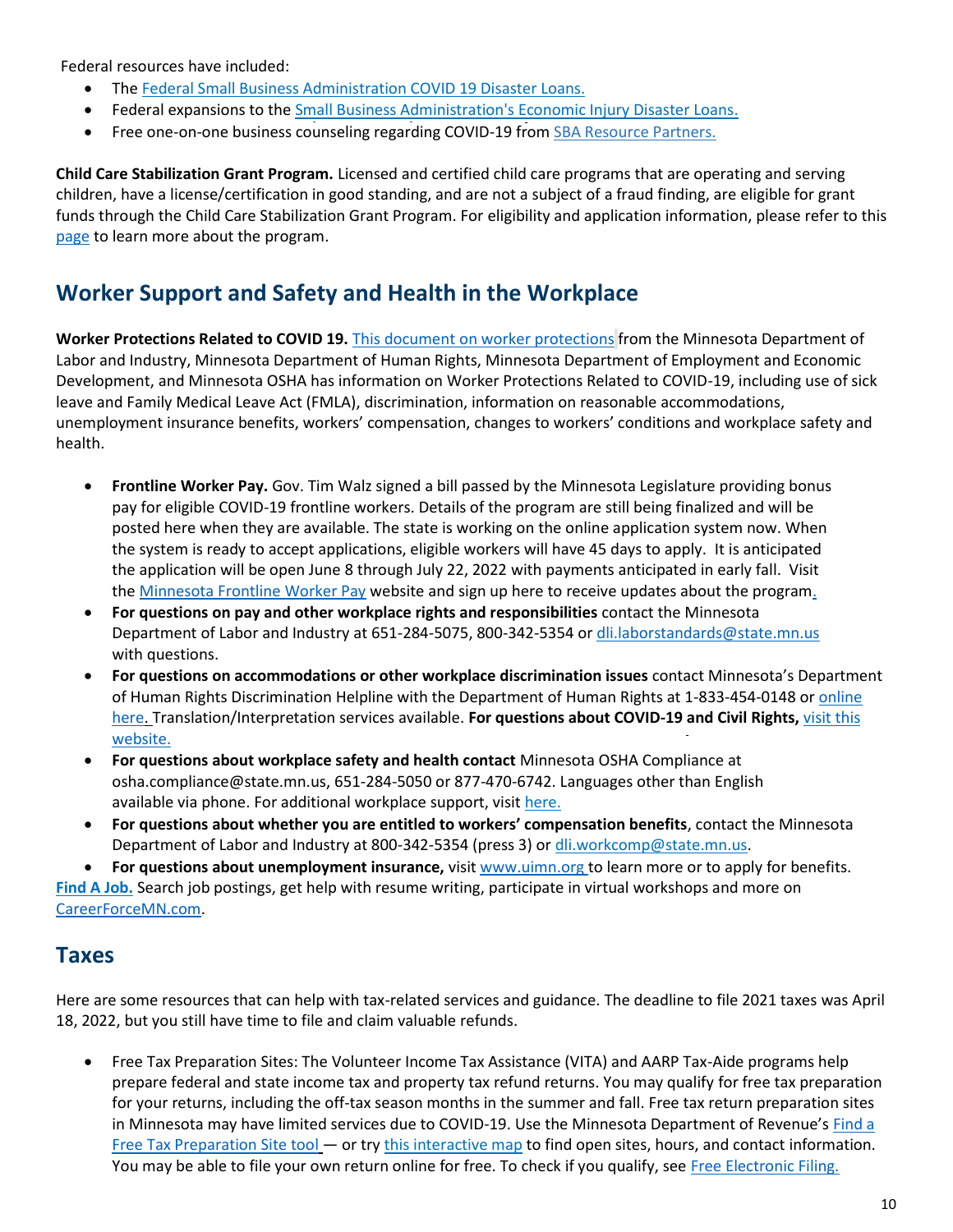- Additional languages: Find tax information in [additional languages.](https://www.revenue.state.mn.us/index.php/other-languages)
- Economic Impact Payments[: Learn more about the economic impact payments, o](https://www.irs.gov/newsroom/economic-impact-payments-what-you-need-to-know)therwise known as the federal stimulus.
- Expanded Child Tax Credit: There is still time to claim the 2021 Expanded Child Tax Credit. **Visit [ChildTaxCredit.Gov](https://www.childtaxcredit.gov/) to learn more on how to claim the credit.** Most families qualify for the 2021 expanded Child Tax Credit payment:
	- Anyone with a child who has a Social Security number can get the Child Tax Credit payment when they file their taxes, even if the parents or caretakers don't have a Social Security number themselves. Even if you made little or no income in 2021 and don't usually file your taxes, you are still eligible for the Child Tax Credit payment.
	- The Child Tax Credit payment does not count as income and will not affect public assistance benefits like food, childcare, or housing assistance. It will not impact your family's immigration status or ability to get a green card.
	- If you earned income during 2021, you may be able to get another refund through the Earned Income Tax Credit. Learn more about the [Earned Income Tax Credit.](https://www.irs.gov/credits-deductions/individuals/earned-income-tax-credit-eitc)
	- You can get up to \$3,600 for each child under 6 years old and \$3,000 for each child between 6 and 17 years old
	- If you already got monthly advance Child Tax Credit payments in 2021, you will get the rest of the payment after you file a 2021 tax return. If you didn't get monthly payments in 2021, you will get the full payment when you file your 2021 income tax return.

# **Child Support**

The Minnesota Department of Human Services Child Support Division and county child support agencies believe every child has the right to support from both parents. Even when parents do not live together, a healthy coparenting relationship is important for the well-being of their child. The division and counties help parents establish a financial partnership and together they help families become and remain self-sufficient. The COVID-19 pandemic has taken a heavy toll on Minnesota's children and families and highlighted the importance of child support. Parents can utilize program services that include:

- Locating parents
- Establishing parentage and court orders for support
- Enforcing child support orders
- Establishing parentage and court orders for support
- Collecting payments made by one parent and sending them to the other parent
- Reviewing, modifying, and adjusting orders for support
- Working with other states to establish and enforce orders

Parents interested in receiving child support services can go to the division's [applying for services w](https://mn.gov/dhs/people-we-serve/children-and-families/services/child-support/programs-services/applying-for-services.jsp)eb page.

Most parents pay their child support through income withholding when employers deduct the support from the parent's paycheck. If income withholding is not an option or if parents need to make additional payments, they can:

- Pay online using Minnesota Child Support Online [www.childsupport.dhs.state.mn.us.](http://www.childsupport.dhs.state.mn.us/Action/Welcome)
- Pay with cash using PayNearMe [www.PayNearMe/Minnesota](https://www.paynearme.com/~4ATlSI2n08vJq7amH8je3g==) or MoneyGram at a participating retail location – [www.moneygram.com/mgo/us/en/locations.](https://www.moneygram.com/mgo/us/en/locations)
- Pay through automatic recurring withdrawal using this [automatic withdrawal form.](https://edocs.dhs.state.mn.us/lfserver/Public/DHS-4117-ENG)

Parents court-ordered to pay child support may be eligible to ask the court to modify their existing order if there has been a significant change in income, expenses, child care, medical coverage, or other circumstances. For more information visit the division's [changing a child support order](https://mn.gov/dhs/people-we-serve/children-and-families/services/child-support/programs-services/change-orders.jsp) web page.